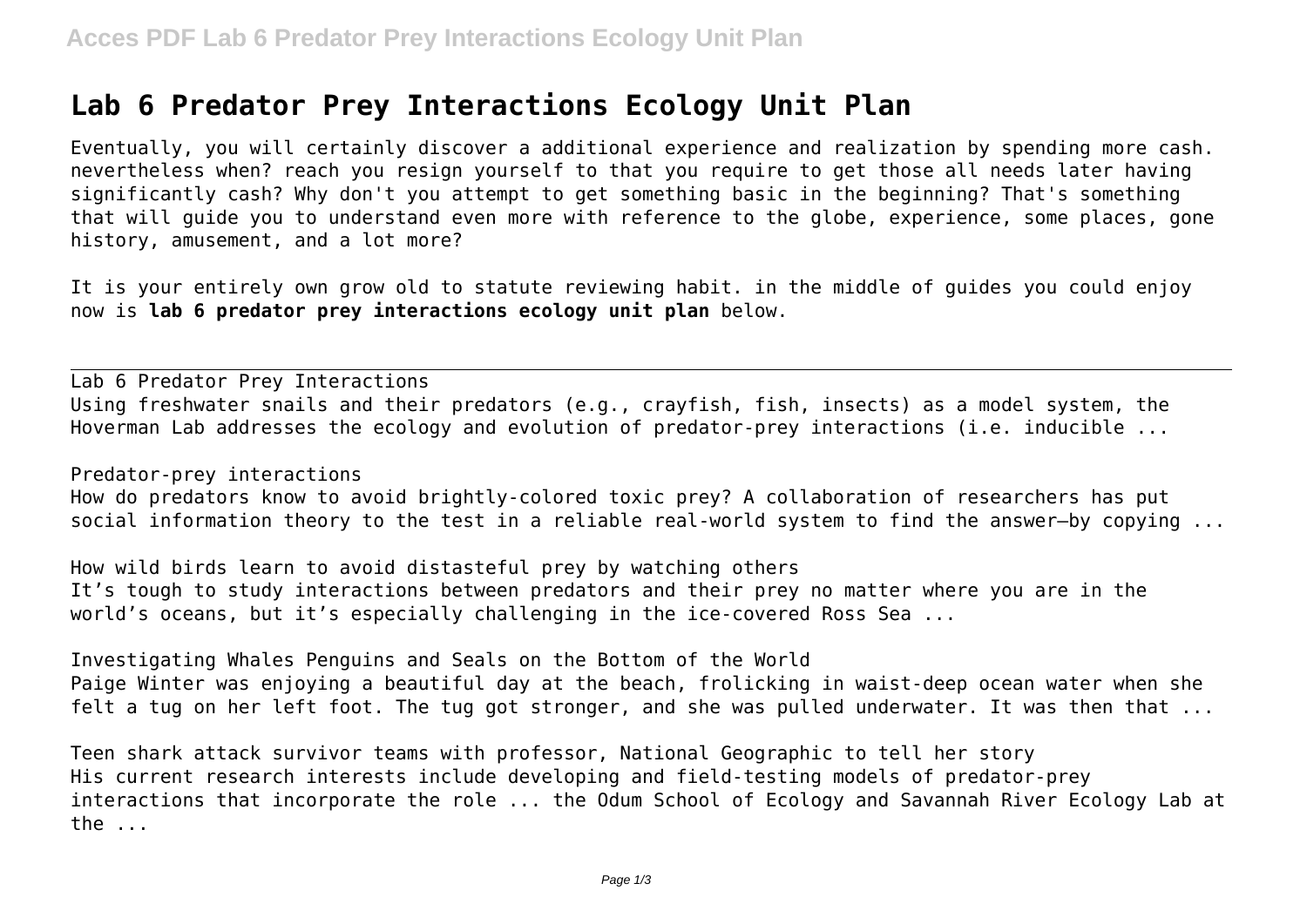## **Acces PDF Lab 6 Predator Prey Interactions Ecology Unit Plan**

Hoverman Aquatic Community Ecology Lab Famed island garden recreated on New Hampshire mainland, Arkansas city's UN arts designation questioned, and more ...

Boy Scout camp sale, courthouse concerns, Crazy Mountains: News from around our 50 states The outdoor portion of our lab features mesocosms for studying larger fish—their growth, predator/prey interactions, and invasive species impacts. Imagine the Great Lakes ecosystem divided into many ...

Aquatic Ecology and Ecosystem Dynamics The outdoor portion of our lab features mesocosms for studying larger fish—their growth, predator/prey interactions, and invasive species impacts. This lab studies biogeochemical cycles and linkages ...

Research and Teaching Labs "This understanding can lead to effective wildlife management, benefiting predator and prey species alike ... She also reviews their interaction with deer as part of a project on white-tailed deer ...

SIU researcher studying bobcat, coyote habitat in Illinois A small wood rat had been there a few minutes earlier. But rather than entertaining me with a predatorprey interaction, the fox sensed my presence and a different survival instinct took over.

ECOVIEWS: What did the fox say?

looking at the predator and prey components of an ecosystem, gives us a better and more diverse view of how the interactions of life work in the world, even today.' ...

Everywhere T.Rex dominated, their juveniles took over, study finds How do predators know to avoid brightly-coloured toxic prey ... gained from studying predator learning under controlled lab conditions. It demonstrates that social interactions both within ...

Wild birds learn to avoid distasteful prey by watching others

the selection pressures exerted on their aposematic prey are reduced. "These results greatly extend the current state of our knowledge gained from studying predator learning under controlled lab ...